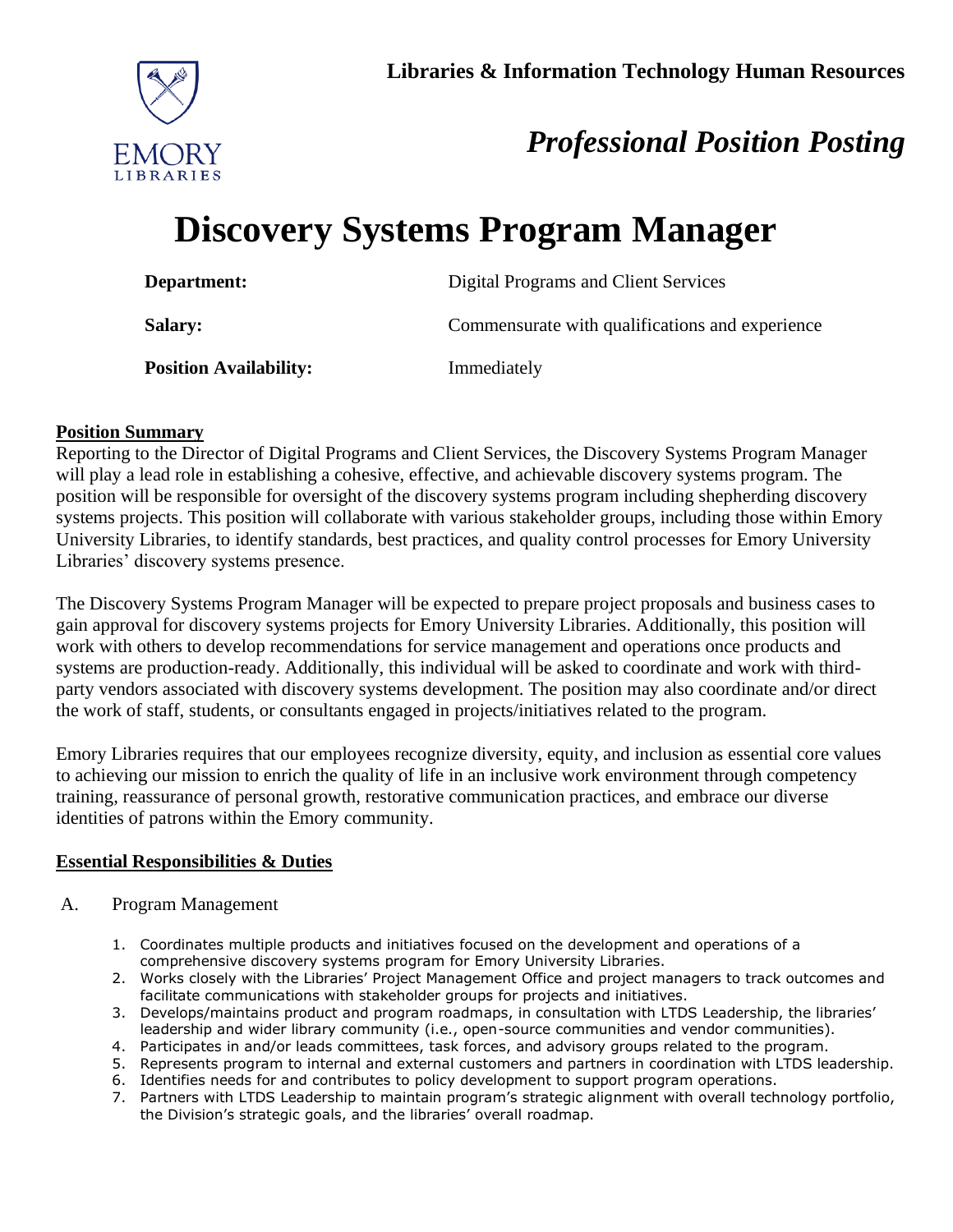#### B. Product Management

- 1. Develops service metrics and assessment plans (e.g., user experience research, analytics evaluation, etc.) to evaluate product success, challenges, or the need to sunset.
- 2. Articulates business or technical requirements from service owners, content owners, other product and program managers, software developers, system administrators, and additional stakeholders to inform ongoing programmatic needs.
- 3. Works with LTDS leadership to define service agreements; contributes to operational support as it relates to enhancements defined by service agreement roles.
- 4. Works with the Assessment and User Experience Department, recruiting, designing, and performing user experience research as appropriate.

## C. Product Development

- 1. Works with Library Technology to assess technical feasibility and determine resourcing needs for projects.
- 2. Participates in product development sprints, often serving as product owner, to articulate requirements and prioritize features, establish acceptance criteria, and coordinate testing with user bases.
- 3. Supports relevant library technology governance activities as needed to approve business cases.
- 4. Partners with the libraries' service owners, content owners, and end-users in workflow/business process design related to technology implementation.
- 5. Works with other product and program managers in LTDS to develop processes and best practices to enhance overall library IT service delivery.

### D. Professional Division Contributions

- 1. Assists with the division's communication and reporting initiatives, such as All Staff Meetings and annual reports
- 2. Contributes to the general strategic planning process for the division
- 3. Assists with other projects for the division
- E. Professional Responsibilities
	- 1. Participates in appropriate professional and scholarly associations and organizations including maintaining membership and/or accreditation; attending meetings, conferences, workshops; and serving in appointed or elected positions.
	- 2. Maintains up-to-date professional knowledge and skills in areas related to primary job assignment as well as maintains general knowledge of current trends in higher education, academic libraries, and information and educational technology.
	- 3. Adheres to guidelines outlined in the *Handbook Governing the Librarian series for Faculty-Equivalent Librarians* to ensure appointment, appointment renewal and promotion-in-rank
	- 4. Participates in library and campus committees as appropriate for service purposes.

# **Required Qualifications**

- ALA-accredited master's degree in Library and Information Science OR equivalent education and relevant library experience.
- Three or more years of professional experience.
- Experience managing large-scale discovery systems projects and programs including development of and integrations with discovery systems for integrated library systems (catalog), electronic resources, digital repositories, special collections, and archival collections.
- Proficiency with cataloging rules and descriptive standards (MARC, RDA, etc.), familiarity with non-MARC metadata and emerging metadata standards.
- Experience producing artifacts for discovery systems-related projects and programs such as product boards, wireframes, and stakeholder analyses.
- Demonstrated knowledge of web and accessibility standards including W3C protocols and WCAG.
- Demonstrated ability to establish or refine operational workflows across multiple business units
- Ability to take initiative and ownership of the discovery systems program to ensure goals and objectives are met, risks are identified and mitigated, and successes are recognized.
- . Ability to build and sustain effective interpersonal relationships with library staff, faculty and students, off campus faculty and administrators, campus administrators, and third-party vendors.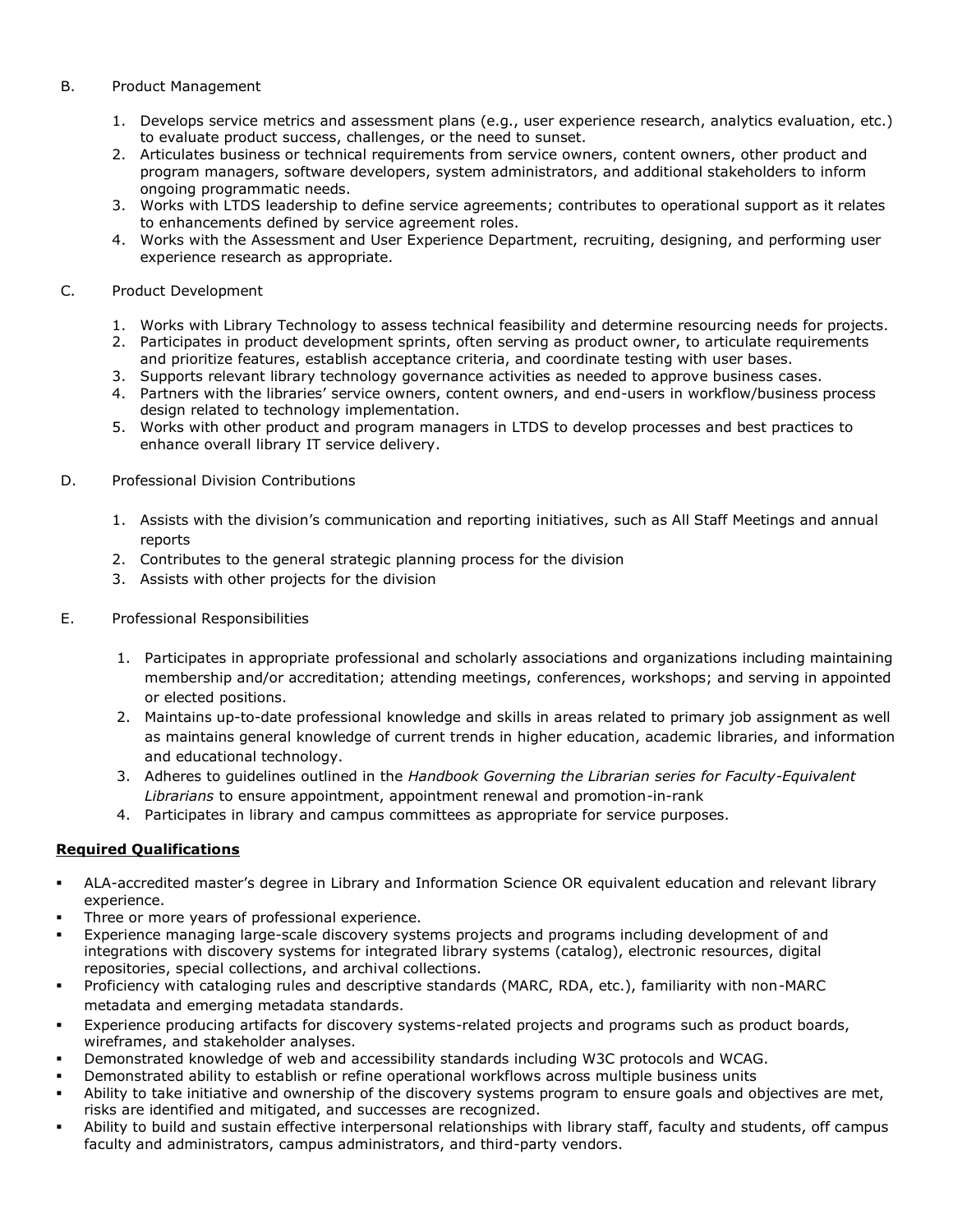- Evidence of analytical, organizational, communication, project, and time management skills and demonstrated ability to set priorities, meet deadlines, and complete tasks and projects on time and within budget and in accordance with task/project parameters.
- Demonstrated proficiency and capabilities with various technology applications and platforms such as Microsoft Outlook, Word, Excel, Access, PowerPoint or other productivity software; Zenhub; ServiceNow; Adobe Creative Suite; Figma; Slack; and Lucidchart.
- Commitment to fostering a diverse educational environment and workplace and an ability to work effectively with a diverse faculty and student population.
- Capacity to thrive in an ambiguous, future-oriented environment of a major research institution and to respond effectively to changing needs and priorities.
- Demonstrated knowledge of current trends and issues in academic libraries, higher education, and relevant subject disciplines.
- Evidence of active participation, involvement, and leadership in local, state, regional, national, or international professional or scholarly associations.

### **Preferred Qualifications**

- Agile and Project Management Training and Certifications (CSM, CSPO, PMP)
- Experience with ExLibris products including Alma, Central Discovery Index, and Primo
- Experience with open-source discovery platforms including Blacklight, SOLR, ArchivesSpace
- Familiarity with large-scale discovery technologies including semantic web, metadata publishing and harvesting
- Experience working in alignment within established policies, procedures, and governance models.
- Experience with IT Service Management frameworks and practices with a focus on continual improvement and effective management of services and products.
- Evidence of competence in strategic planning and in introducing and managing change in complex environments along with budget planning and administration, human resources management, and facilities and space planning and management in complex organizations.

#### **Application Procedures**

Interested candidates should review the applications requirements and apply online at <https://apply.interfolio.com/104279>

Applications may be submitted as Word or PDF attachments and must include:

- 1) Current resume/vita detailing education and relevant experience;
- 2) Cover letter of application describing qualifications and experience; and
- 3) Emory Libraries recognize diversity, equity, and inclusion as core values integral to achieving our mission to enrich the quality of life and advance intellectual discovery by connecting people of diverse backgrounds and experiences. In a separate statement, reflect upon how the Discovery Program Manager's work might advance these values. Limit your response to no more than 500 words.
- 4) On a separate document list the names and relationships, email addresses, and telephone numbers of 3 professional references including a current or previous supervisor.

**Review of applications will begin the week of April 18, 2022**. Review of applications will continue until position is successfully filled. Emory is an Equal Opportunity/Affirmative Action Employer that welcomes and encourages diversity and seeks applications and nominations from women, minorities, people with disabilities and veterans.

### **General Information**

Professional librarians at Emory Libraries are 12-month faculty-equivalent positions evaluated annually with assigned ranks renewable for 3 or 5 years based on experience and background. Appropriate professional leave and funding is provided. Depending on educational credentials and position, librarians may be considered for a shared/dual appointment between the library and academic department as a faculty member.

Librarian appointees at Emory generally have educational credentials and professional backgrounds with academic library experience and/or disciplinary knowledge and demonstrate a commitment to continuous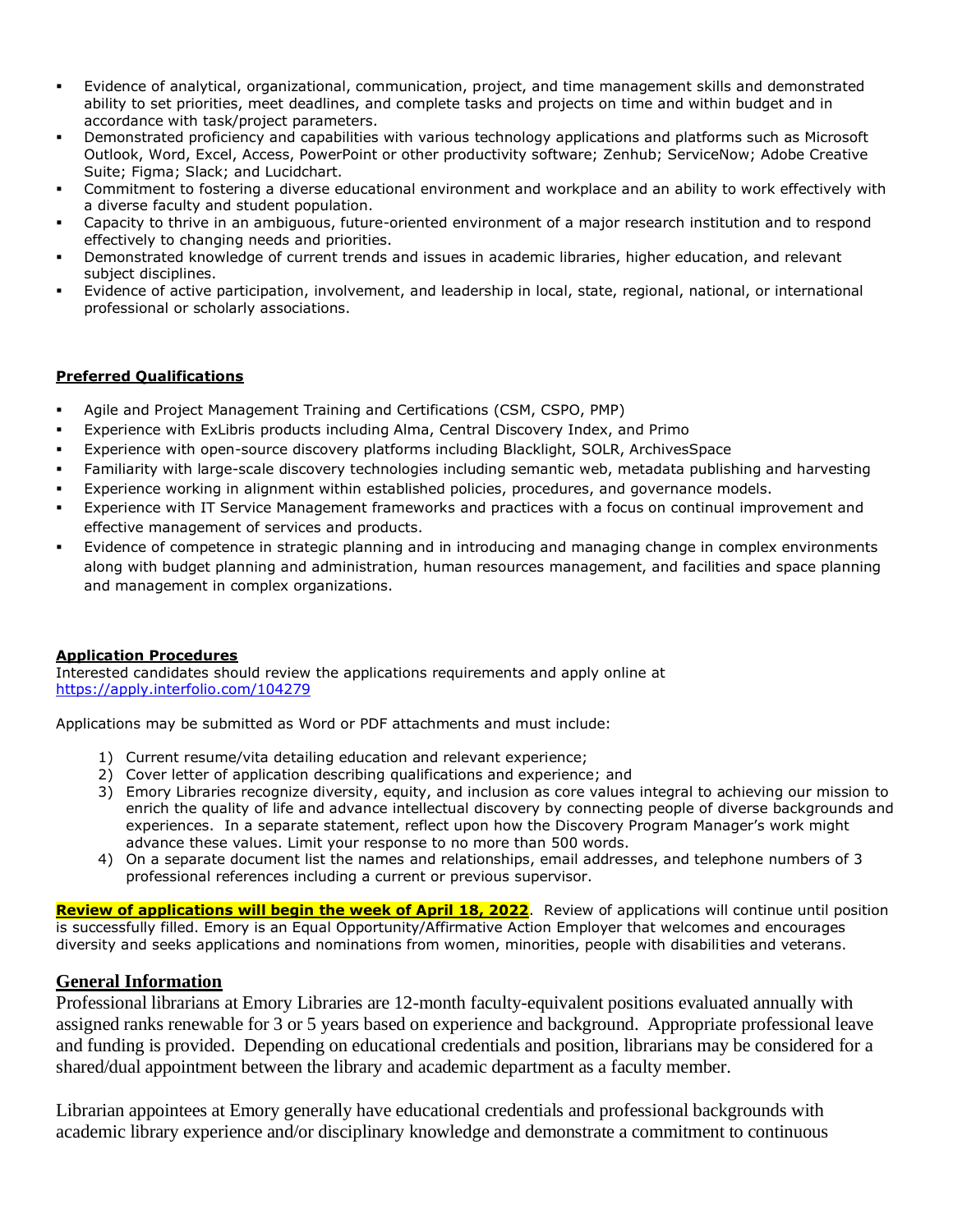learning, professional engagement and involvement, research and scholarship, creativity, innovation, and flexibility. Such backgrounds will normally include a graduate degree from an ALA-accredited library and information science program AND/OR a discipline-specific master's OR doctoral degree. In addition to professional competence and service within the library in the primary job assignment, advancement and/or appointment renewal requires professional involvement and contributions outside of the library and scholarly activities. Candidates must show evidence or promise of such contributions.

Emory provides an extremely competitive fringe benefit plan that includes personal leave, holiday pay, medical and dental plans, life insurance, courtesy scholarships, and tuition reimbursement just to name a few. For a full list of benefit programs, please go to [http://www.hr.emory.edu/eu/benefits/.](http://www.hr.emory.edu/eu/benefits/)

# **Description of Institution and Library**

Emory University is internationally recognized for its outstanding liberal arts college, superb professional schools, and one of the South's leading health care systems. Emory's beautiful, leafy main campus is located in Atlanta's historic Druid Hills suburb and is home to 8,079 undergraduates and 7,372 graduate and professional students. As the second largest private employer in Atlanta, Emory University and Emory Healthcare have a combined workforce of approximately, 37,716 and an annual operating budget of \$5.6 billion. Emory University received \$831 million in research funding in fiscal year 2020.

Ranked among the top 20 Association of Research Libraries (ARL) in North America, Emory University Libraries in Atlanta and Oxford, Georgia is the interdisciplinary intellectual commons for Emory University. The collections at the nine Emory Libraries include more than 5.6 million volumes, 400,970 electronic journals, over 1.6 million electronic books, and internationally renowned special collections. The Stuart A. Rose Manuscript, Archives, and Rare Books Library is home to over 190,000 cataloged titles and more than 19,000 linear feet of manuscript material. Rose Library's collections span more than 800 years of history, with particular depth in modern literature and poetry, African American history and culture, political, social and cultural movements, and the University's archives.

Emory Libraries staff, including student workers, number approximately 350 with an overall library budget of approximately \$42 million. Emory University Libraries is a member of the Association of Research Libraries (ARL), the Association of College and Research Libraries (ACRL), the Atlanta Regional Council for Higher Education (ARCHE), the Coalition for Networked Information (CNI), the Center for Research Libraries (CRL), the Council on Library and Information Resources (CLIR), the Digital Library Federation (DLF), International Federation of Library Associations and Institutions (IFLA), and the Scholarly Publishing & Academic Resources Coalition (SPARC) as well as regional associations including the Association of Southeastern Research Libraries (ASERL) and Georgia Library Learning Online (GALILEO).

The Emory University Libraries include the Robert W. Woodruff Library, which is also home to the Goizueta Business Library, the Heilbrun Music and Media Library, and the Stuart A. Rose Manuscript, Archives, and Rare Book Library. Other library spaces include the Science Commons, Cox Hall Computing Center, the Library Service Center operated in collaboration with the Georgia Institute of Technology, the Woodruff Health Sciences Center Library, the Pitts Theology Library, the Hugh F. MacMillan Law Library, and the Oxford College Library located on the Oxford Campus approximately 30 miles from Atlanta.

# **Diversity Statement**

Emory Libraries recognize diversity, equity, and inclusion as core values integral to achieving our mission to enrich the quality of life and advance intellectual discovery by connecting people of diverse backgrounds and